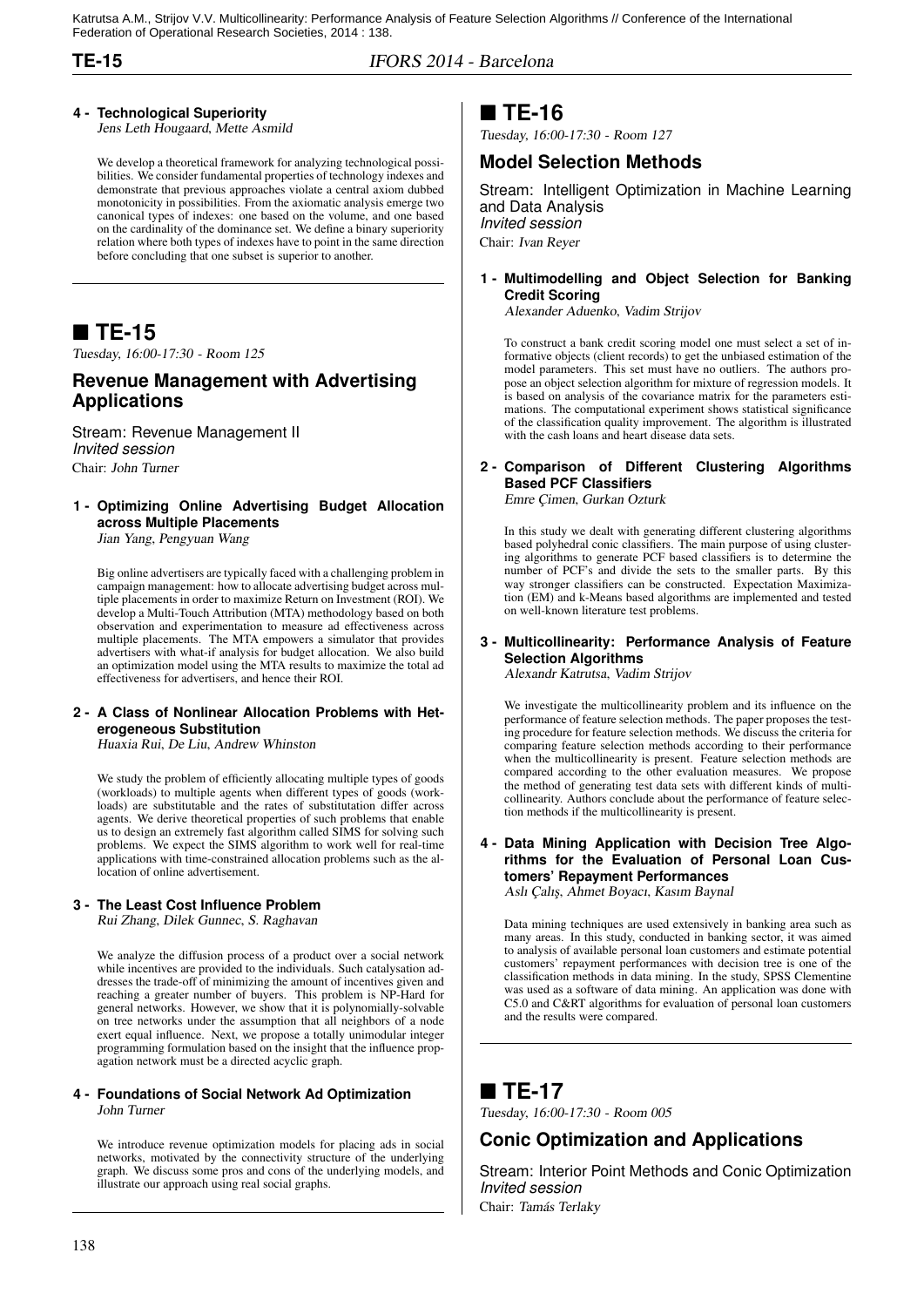Multicollinearity: performance analysis of feature selection algorithms

#### A. Katrutsa, V. Strijov

Moscow Institute of Physics and Technology Department of control and applied mathematics

> IFORS, Barcelona 2014

<span id="page-1-0"></span>つくへ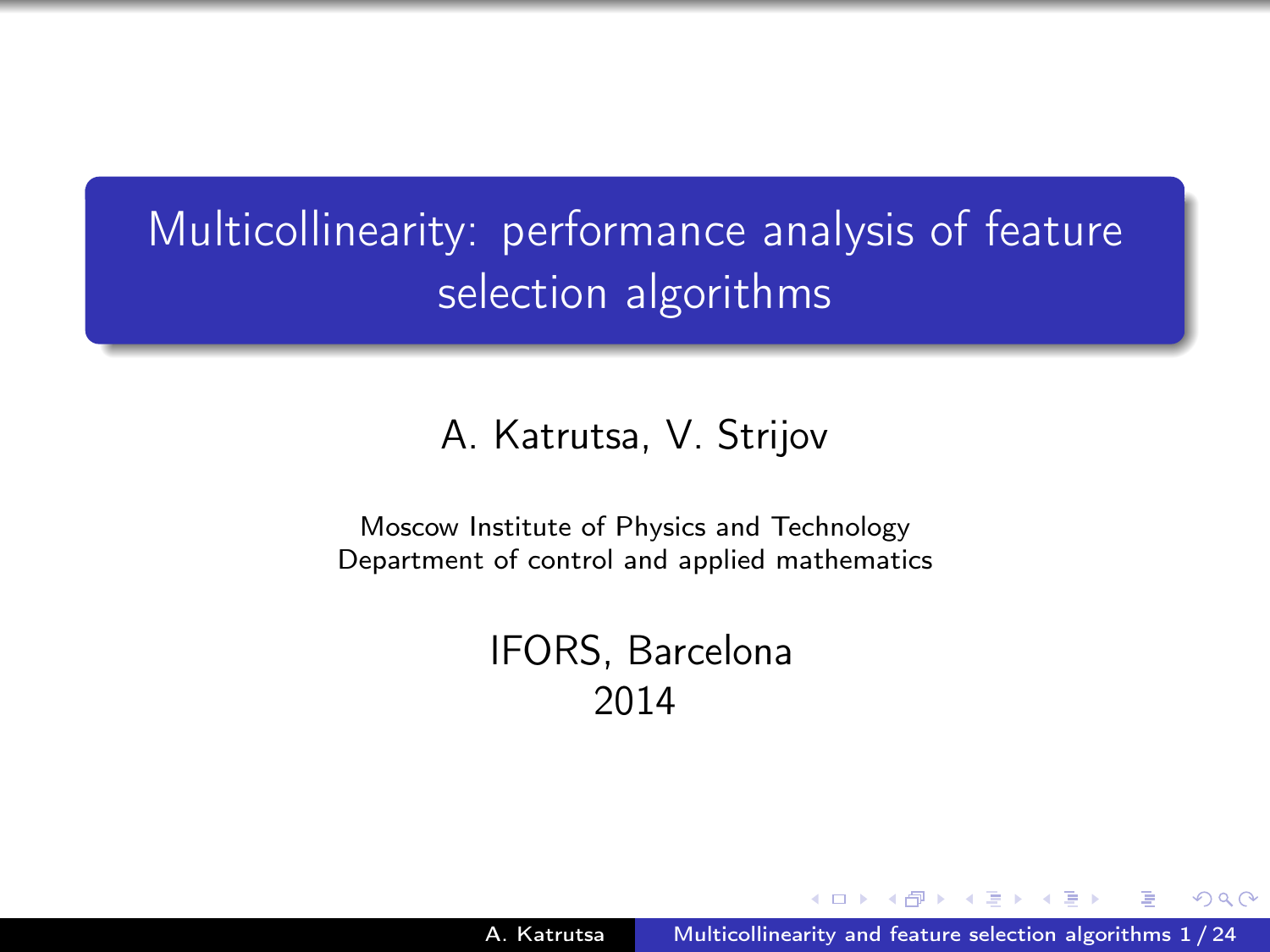The goal of the research is to develop the procedure to test feature selection methods and propose the criterion to compare feature selection methods through the diagnostic multicollinearity features among selected features.

The problem is that the selected features set contain multicollinearity features and the corresponding model is not stable and simple.

The challenge is to propose a test feature selection method procedure that:

- ranks feature selection methods:
- **o** determines number of multicollinearity features among selected features.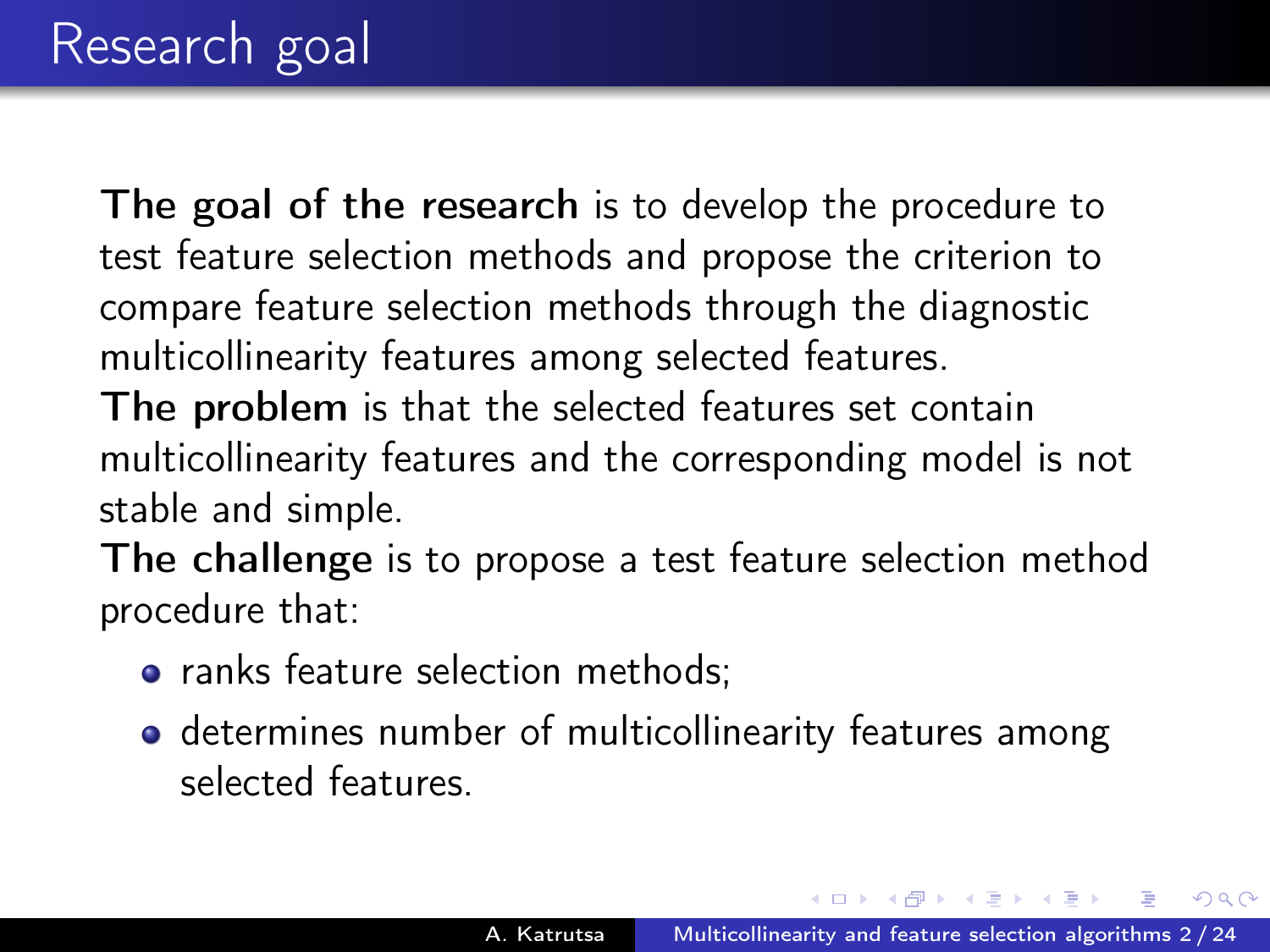### Feature selection problem statement

There given a data set  $\mathfrak{D} = \{\mathsf{X},\mathsf{y}\}$ ,  $\mathsf{X} = [\chi_1,\ldots,\chi_n]$  is a design matrix,  $j \in \mathcal{J}$ ,  $\mathbf{y} \in \mathbb{R}^m$  is a target vector. Consider the linear model

$$
y=f(w,X)+\varepsilon=Xw+\varepsilon,
$$

where the parameters  $w \in W$ . W is the parameter space and  $\varepsilon$  is the error vector. The optimum feature subset selection problem is

$$
\mathcal{A}^* = \argmin_{\mathcal{A} \subset \mathcal{J}} S(\mathcal{A}|\mathbf{w}^*, \mathfrak{D}_{\mathcal{C}}),
$$

where  $\mathsf{w}^{*} = \argmin_{\mathsf{w} \in \mathbb{N}^N} S(\mathsf{w} | \mathfrak{D}_\mathcal{L}, \mathcal{A})$  and  $S = \|\mathsf{y} - \mathsf{X}\mathsf{w}\|_2^2$ . w∈W

Consider the following set of the feature selection methods:

 $\mathfrak{M} = \{\text{Lasso}, \text{LARS}, \text{Stepwise}, \text{ElasticNet}, \text{Ridge}\}.$  $\mathfrak{M} = \{\text{Lasso}, \text{LARS}, \text{Stepwise}, \text{ElasticNet}, \text{Ridge}\}.$  $\mathfrak{M} = \{\text{Lasso}, \text{LARS}, \text{Stepwise}, \text{ElasticNet}, \text{Ridge}\}.$ 

 $\Omega$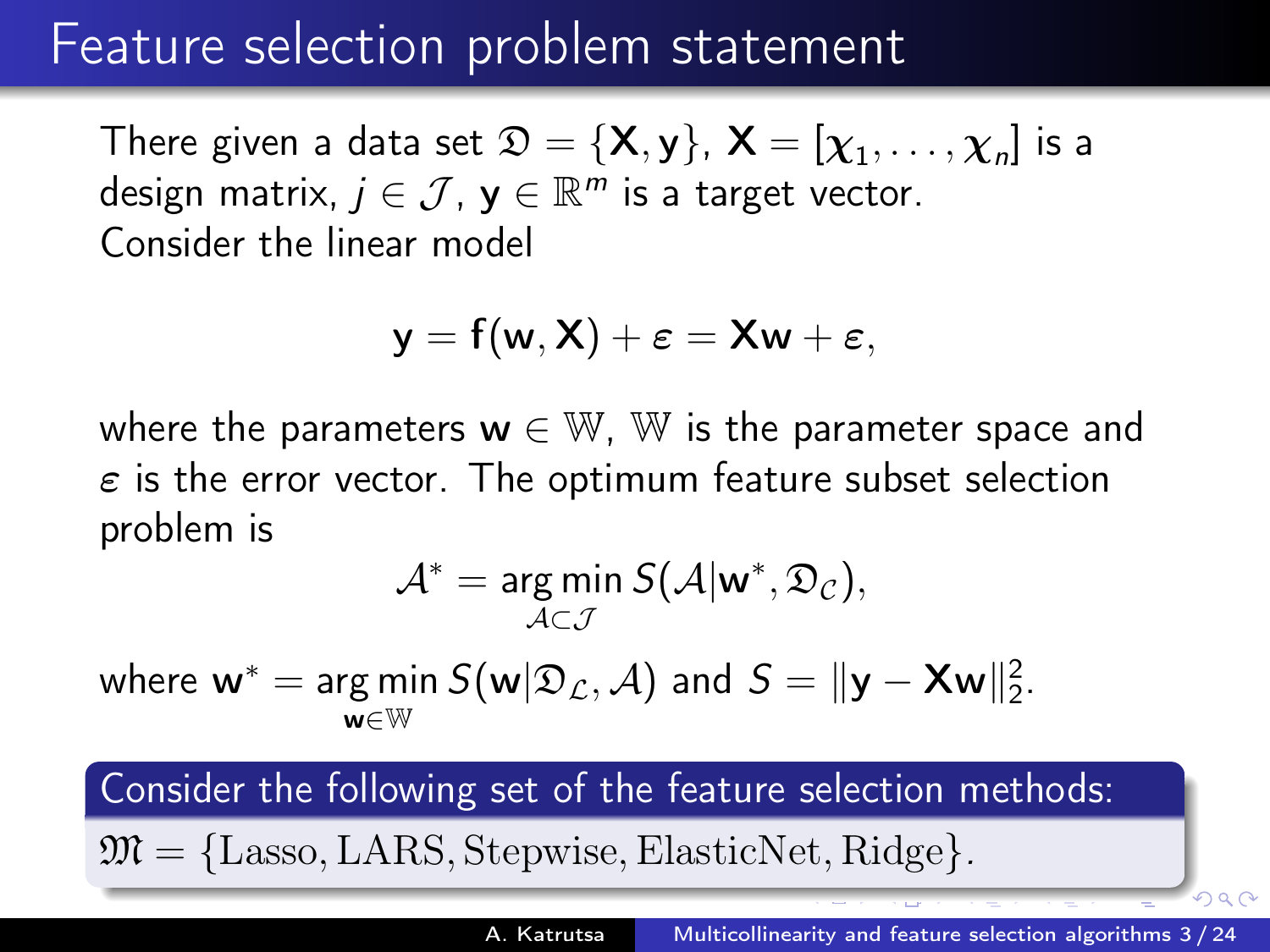# Definitions for multicollinearity and correlation

#### **Definition**

The optimum feature subset  $A_i$  is such  $A_i \subseteq \mathcal{J}$  that  $\mathfrak{m}_i : \mathcal{J} \to A_i$ , where  $\mathfrak{m}_i \in \mathfrak{M}$ .

#### Definition

A set of features  $\chi_j,\,j\in\mathcal{B}$  is called multicollinear if there exists  $\delta>0$ and coefficients  $a_k$ ,  $k \in \mathcal{B}$  such that:

$$
\left\|\boldsymbol{\chi}_j-\sum_{k\in\mathcal{B}}a_k\boldsymbol{\chi}_k\right\|_2^2<\delta,
$$

where *j* is a feature index and  $j \notin \mathcal{B}$ .

#### Definition

A pair of features with index i and j is called correlated if there exists  $\delta > 0$  such that:

$$
\|\boldsymbol{\chi}_i-\boldsymbol{\chi}_j\|_2^2<\delta_{ij}.
$$

<span id="page-4-0"></span> $290$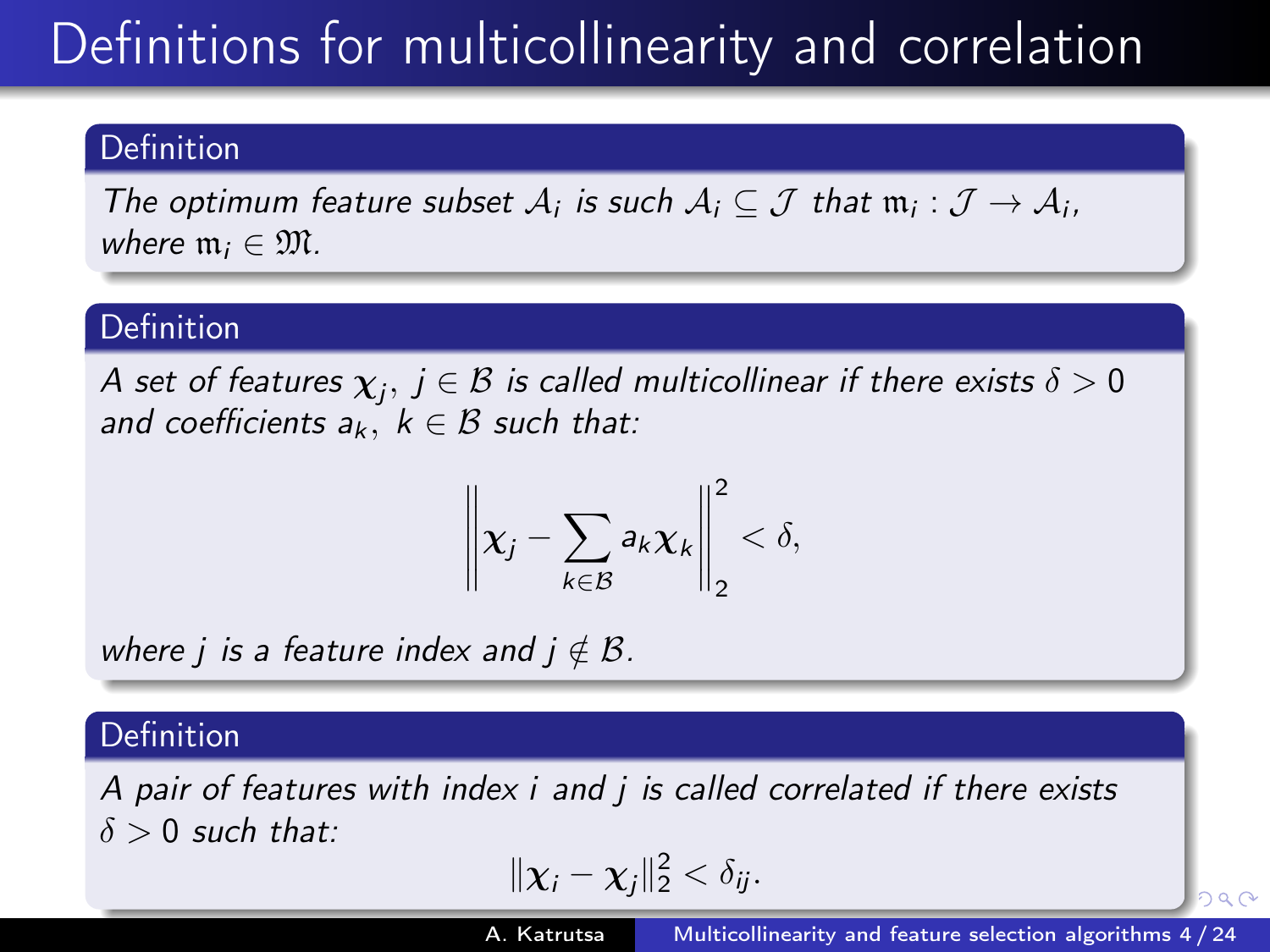### The data sets to test feature selection methods

Inadequate correlated data sets

$$
\langle \mathbf{y}, \boldsymbol{\chi}_j \rangle = 0, \quad j \in \mathcal{J};
$$

$$
\left\| \boldsymbol{\chi}_i - \sum_{l \in \mathcal{B}} \alpha_l \boldsymbol{\chi}_l \right\|_2^2 < \delta,
$$
  
where  $i \in \mathcal{J}, \quad i \notin \mathcal{B} \subset \mathcal{J};$ 
$$
\mathcal{J} = \mathcal{P}_{\mathcal{Y}} \cap \mathcal{C}_{f}.
$$

Adequate random data sets

$$
\mathcal{J} = \mathcal{R}, \ |\mathcal{R}| = r;
$$
  

$$
\|\mathbf{y} - \chi_i\|_2^2 < \delta;
$$
  

$$
\chi_1, \ldots, \chi_r \sim \mathcal{U}[0, 1]^r.
$$

Adequate correlated data sets

$$
\langle \chi_i, \chi_j \rangle = 0, \quad i, j \in \mathcal{P}_f; \|\chi_i - \chi_j\|_2^2 < \delta_{ij}, i \in \mathcal{P}_f, j \in \mathcal{C}_f; \mathbf{y} = \sum_{j \in \mathcal{P}_f} a_j \chi_j; \mathcal{J} = \mathcal{P}_f \cup \mathcal{C}_f.
$$

Adequate redundant data sets

$$
\|\mathbf{x}_i - \mathbf{x}_j\|_2^2 < \delta_{ij}, \ i, j \in \mathcal{J};
$$
  

$$
\|\mathbf{y} - \mathbf{x}_j\|_2^2 < \delta, \quad j \in \mathcal{J};
$$
  

$$
\mathcal{J} = \mathcal{C}_{\mathbf{y}}.
$$

 $\Omega$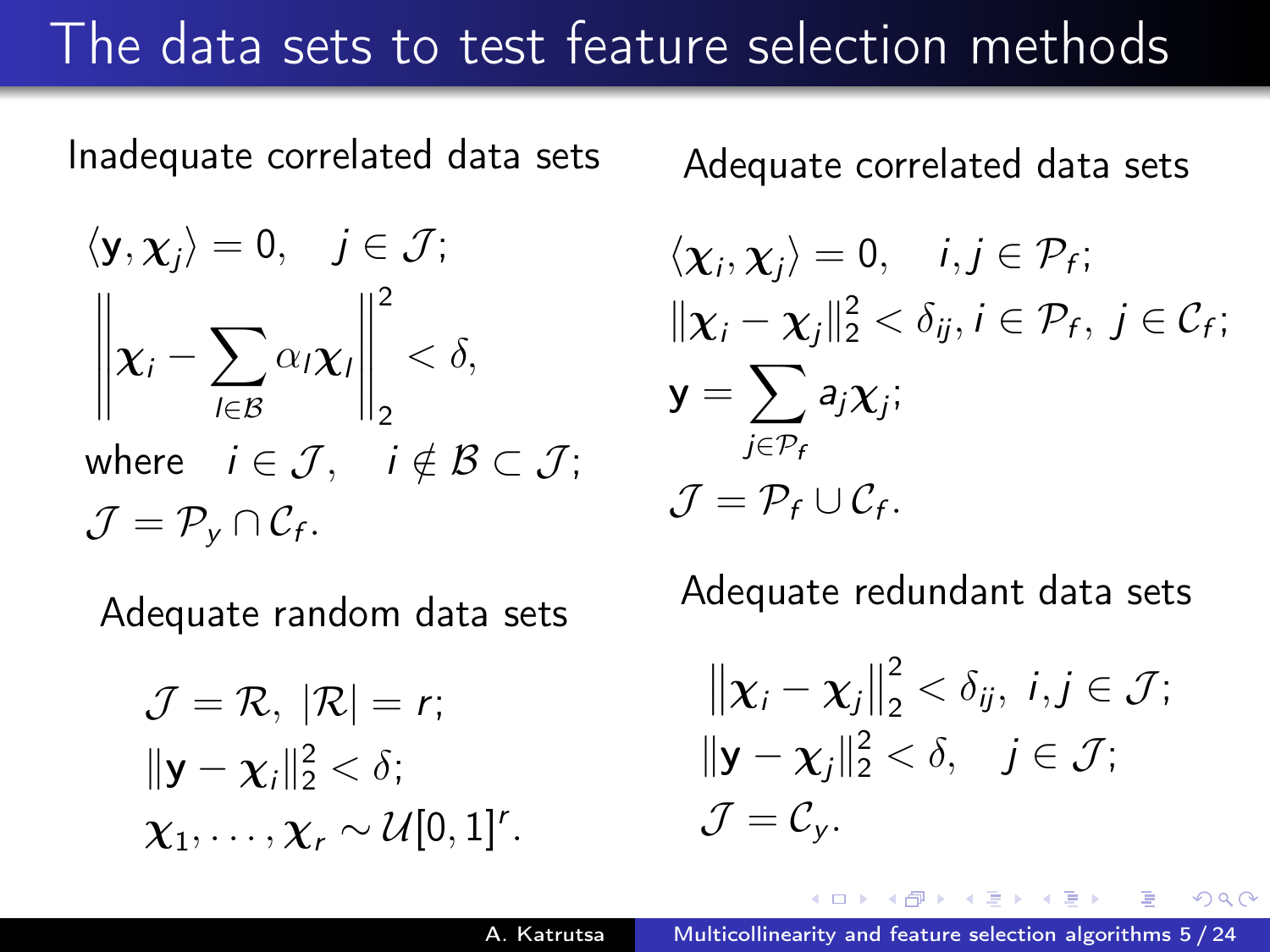### Inadequate correlated data sets

The features with indices from the set  $C_f$  are correlated to each other and the features with indices from the set  $P<sub>v</sub>$  are orthogonal to the target vector y.

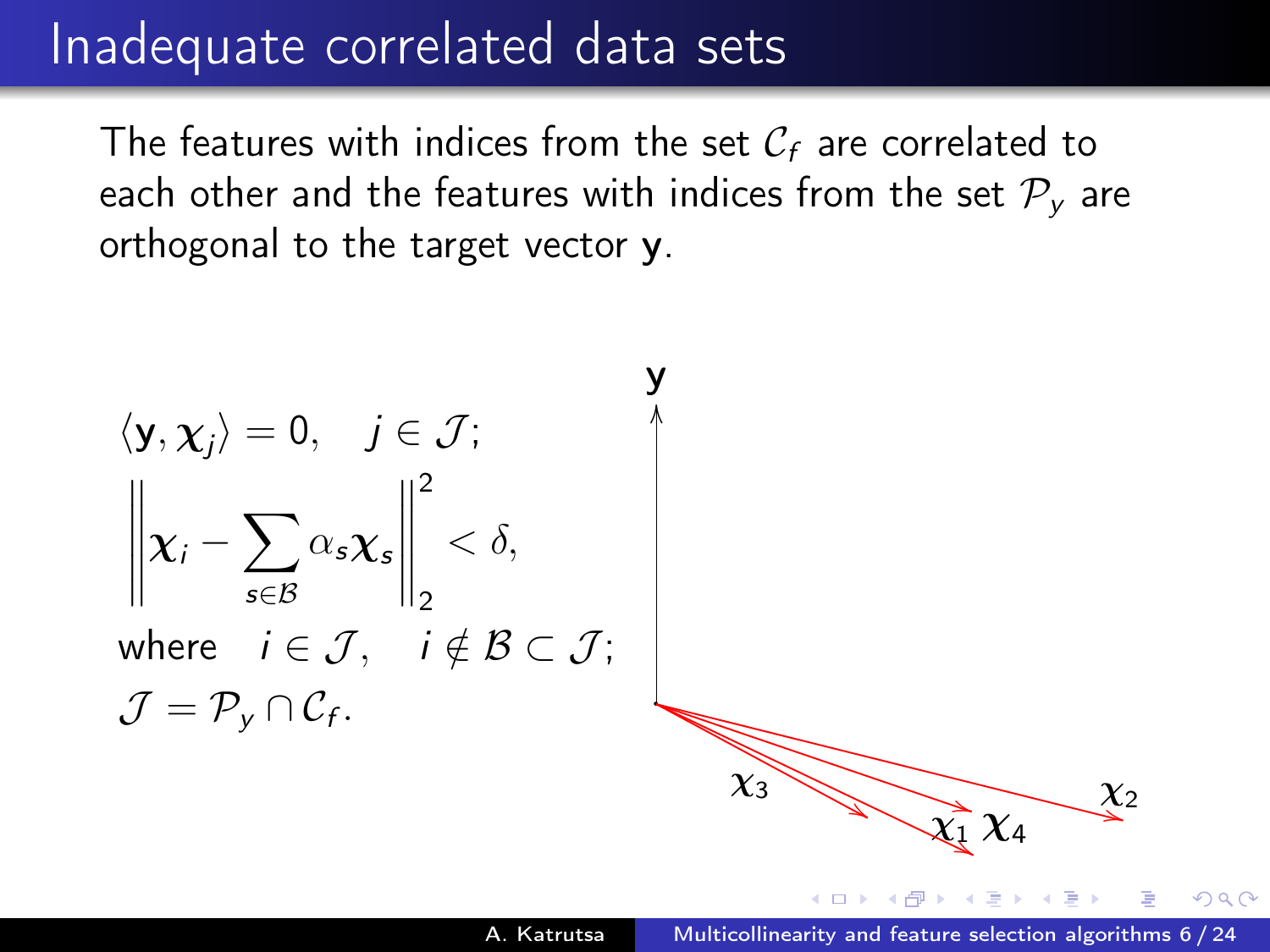### Adequate random data sets

The features with indices from the set  $\mathcal R$  are generated from the standard uniform distribution and one of the features is correlated with the target vector y.

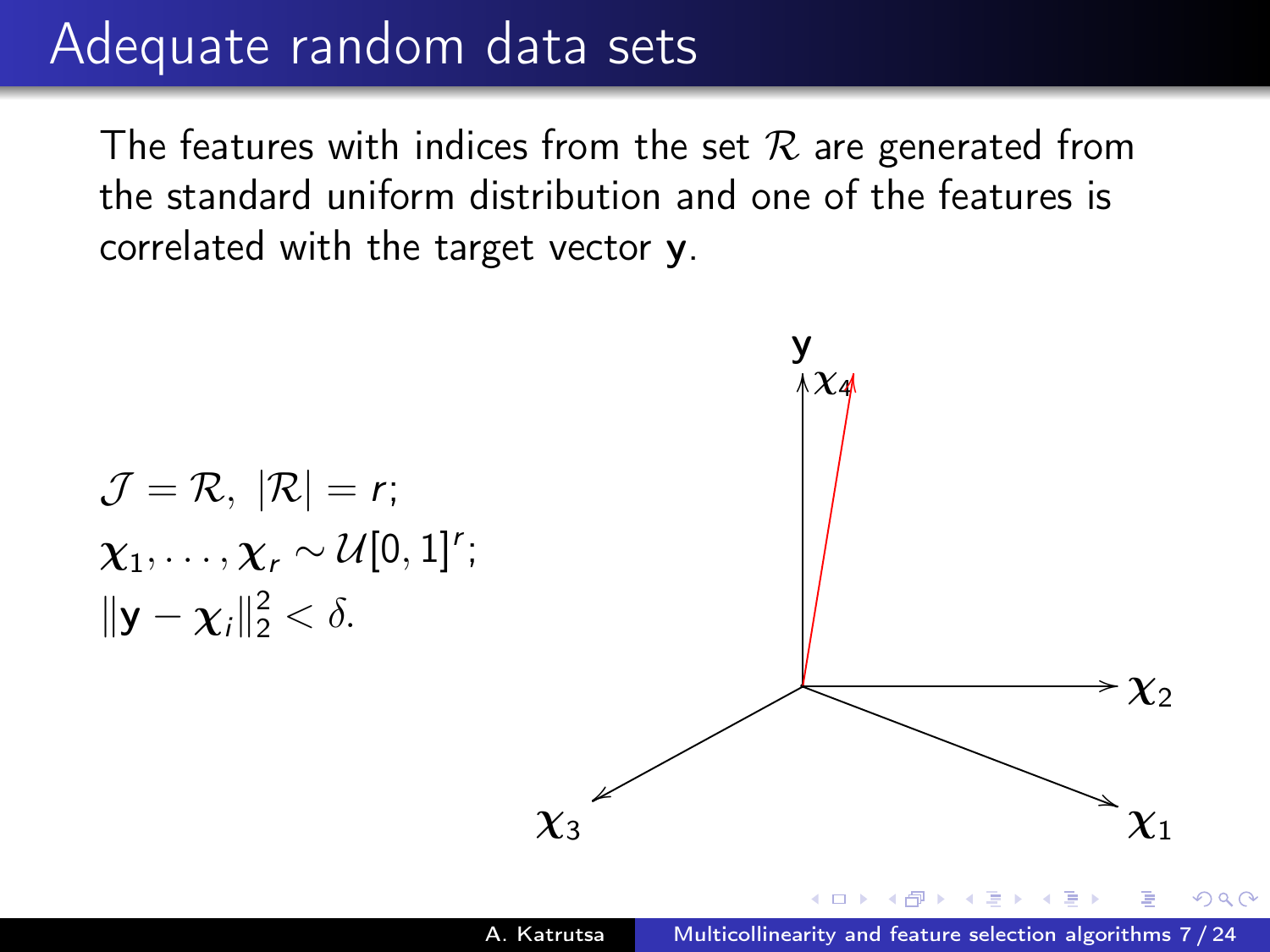### Adequate redundant data sets

All features with the indices from the set  $C_v$  are correlated with the target vector **y**.

$$
\begin{aligned}\n\|\mathbf{x}_i - \mathbf{x}_j\|_2^2 &< \delta_{ij}, \ i, j \in \mathcal{J}; \\
\|\mathbf{y} - \mathbf{x}_j\|_2^2 &< \delta, \quad j \in \mathcal{J}; \\
\mathcal{J} = \mathcal{C}_{\mathbf{y}}.\n\end{aligned}
$$

#

 $QQ$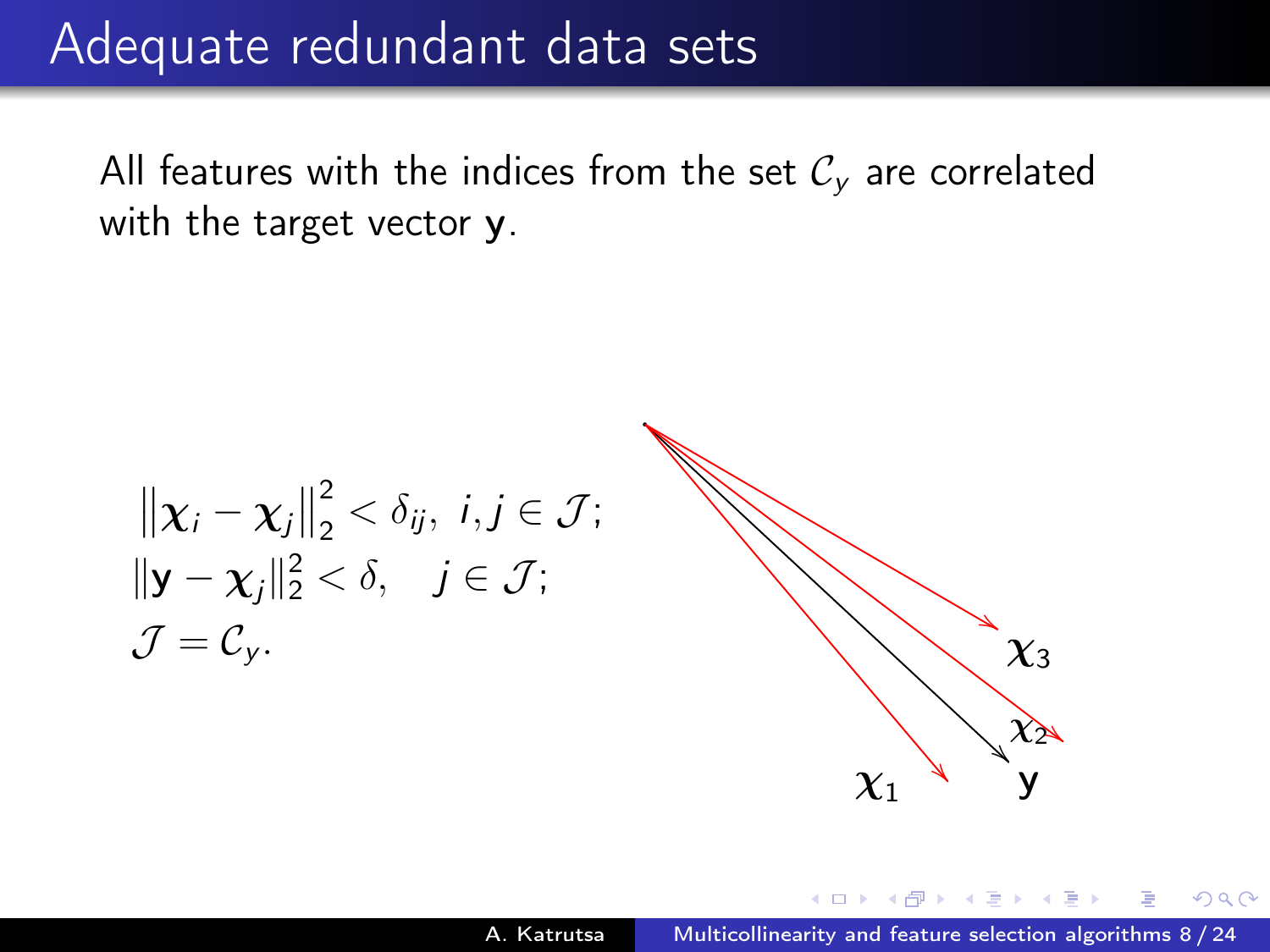### Adequate correlated data sets

The set of the orthogonal features with indices from the set  $\mathcal{P}_f$ , the target vector y equals some linear combination of the orthogonal features, the set of the features with indices from the set  $C_f$ correlated with the orthogonal features.  $\chi_3$ 

$$
\langle \chi_i, \chi_j \rangle = 0, \quad i, j \in \mathcal{P}_f; \|\chi_i - \chi_j\|_2^2 < \delta_{ij}, \ni \in \mathcal{P}_f, j \in \mathcal{C}_f; \mathbf{y} = \sum_{j \in \mathcal{P}_f} a_j \chi_j; \mathcal{J} = \mathcal{P}_f \cup \mathcal{C}_f.
$$

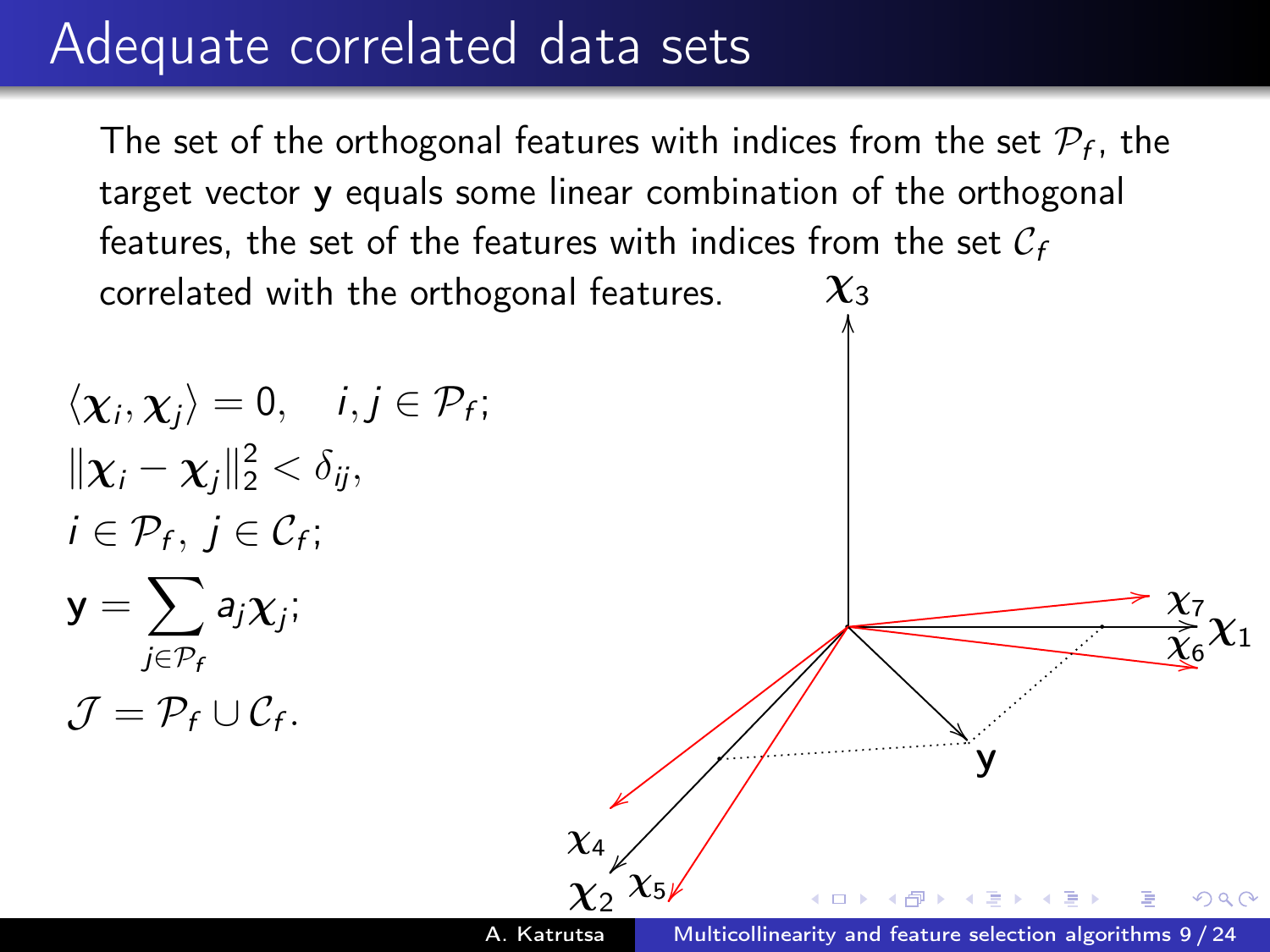A test data set structure is specified with following sets:

- 1) a set of orthogonal features  $\chi_j$ , where indices  $j \in \mathcal{P}_f$ ;
- 2) a set of features  $\chi_i$  which are orthogonal to the target vector **y**, where indices  $j \in \mathcal{P}_v$ ;
- 3) a set of multicollinear features  $\boldsymbol{\chi}_j$ , where indices  $j \in \mathcal{C}_f;$
- 4) a set of features  $\chi_i$  which are correlated to the target vector **y**, indices  $j \in \mathcal{C}_{\mathsf{v}}$ ;
- $5)$  a set of random generated features  $\boldsymbol{\chi}_j$ , where indices  $i \in \mathcal{R}$ .

Let  $k$  be the multicollinearity parameter: if  $k$  equals 1, features are correlated; if  $k$  equals 0, features are orthogonal.

←ロト (母) → (ヨ) → (ヨ) →

 $\Omega$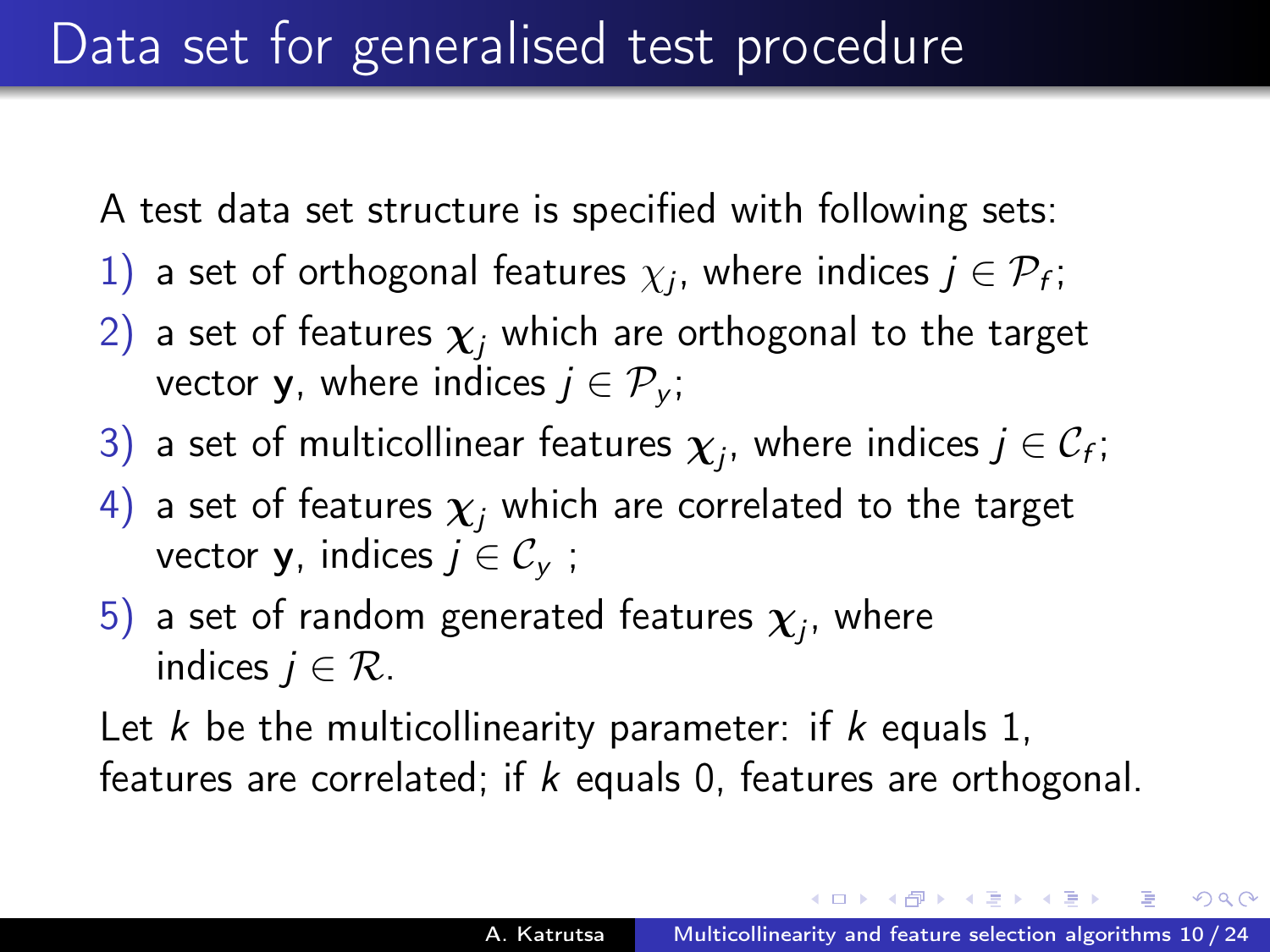## The criterion to compare feature selection methods

Let  $s_0$  be some given limit value of error function  $S(\mathcal{J} | \mathbf{w}, \mathfrak{D})$ . Denote by h the maximum cardinality of the set  $\mathcal{J}_h \subseteq \mathcal{A}$  such that the value of the error function is less or equal  $s_0$  $S(\mathcal{J}_h|\mathbf{w}_h,\mathfrak{D}) \leq s_0$  $h = \arg \max_{\mathcal{S} \in \mathcal{S}} |\mathcal{J}_h|.$ 

 $S(\mathcal{J}_h|\mathbf{w}_h,\mathfrak{D})\leq s_0$ 

In the other words  $d$  is the maximum cardinality of the redundant feature set:

$$
d=|\mathcal{A}|-h.
$$

#### Criterion

The feature selection method  $m_i$  is better than the feature selection method  $\mathfrak{m}_j$  if and only if the corresponding value of  $d_i$  is smaller than the corresponding value of  $d_j$ :

 $m_i \succ m_j \Leftrightarrow d_i < d_j$ .

 $\circ$   $\circ$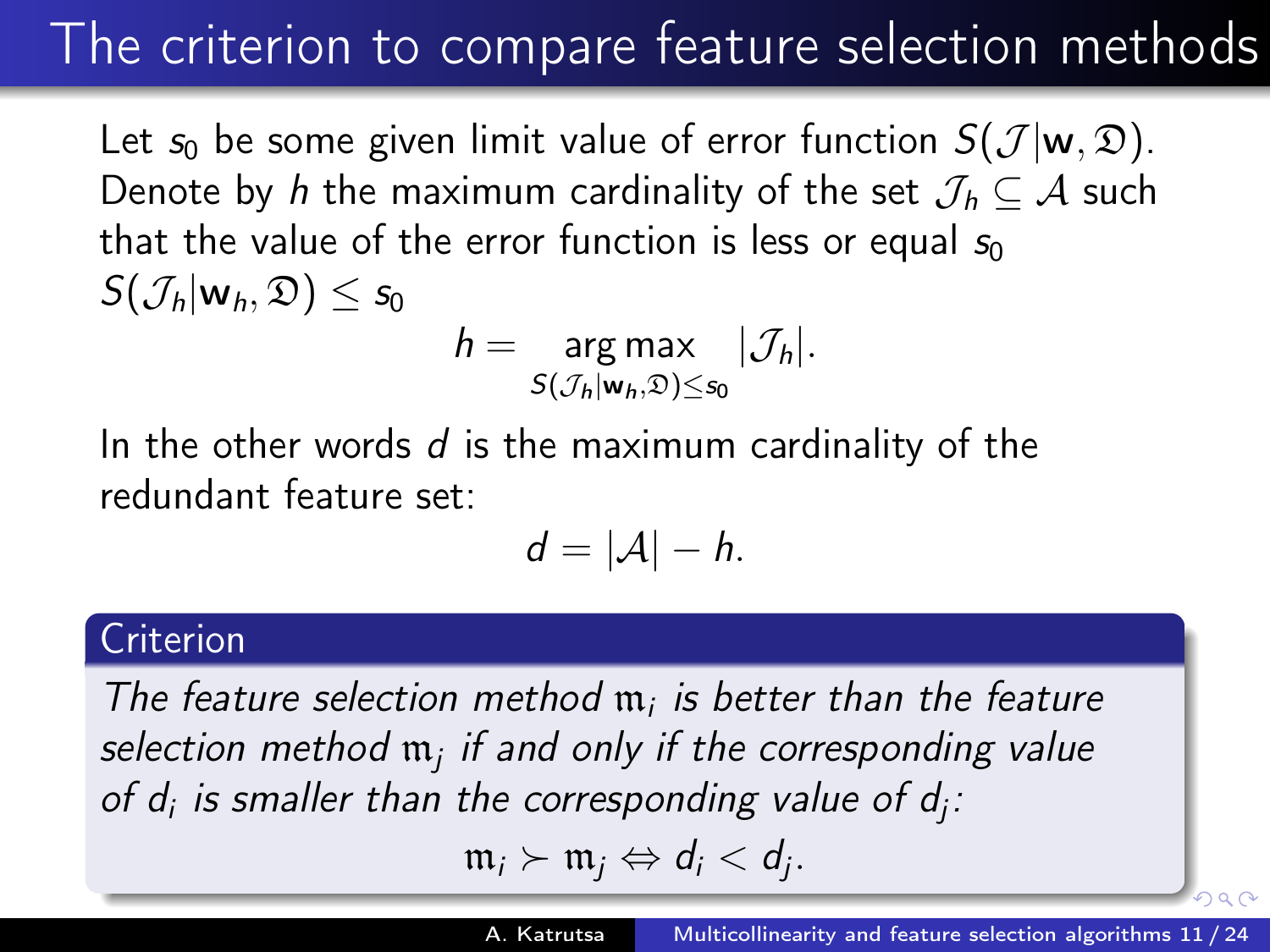### Computational experiment

### The goal:

- **•** show with the
	- 1) inadequate correlated
	- 2) adequate redundant
	- 3) adequate correlated

data sets that there is no universal feature selection method according to the proposed criterion;

- show the dependence between the maximum number of the redundant features d and the limit error function value  $s_0$ ;
- show the dependence between the VIF (Variance Inflation Factor) and the multicollinearity parameter  $k$ .

Parameters of the experiment: number of objects  $m = 1000$ . number of features  $n = 50$ , the limit error  $s_0 = 0.5$ ,  $k = 0.2$  or  $k = 0.8$  $\mathbb{R}^n \times \mathbb{R}^n \rightarrow \mathbb{R}^n \times \mathbb{R}^n$ 

つくい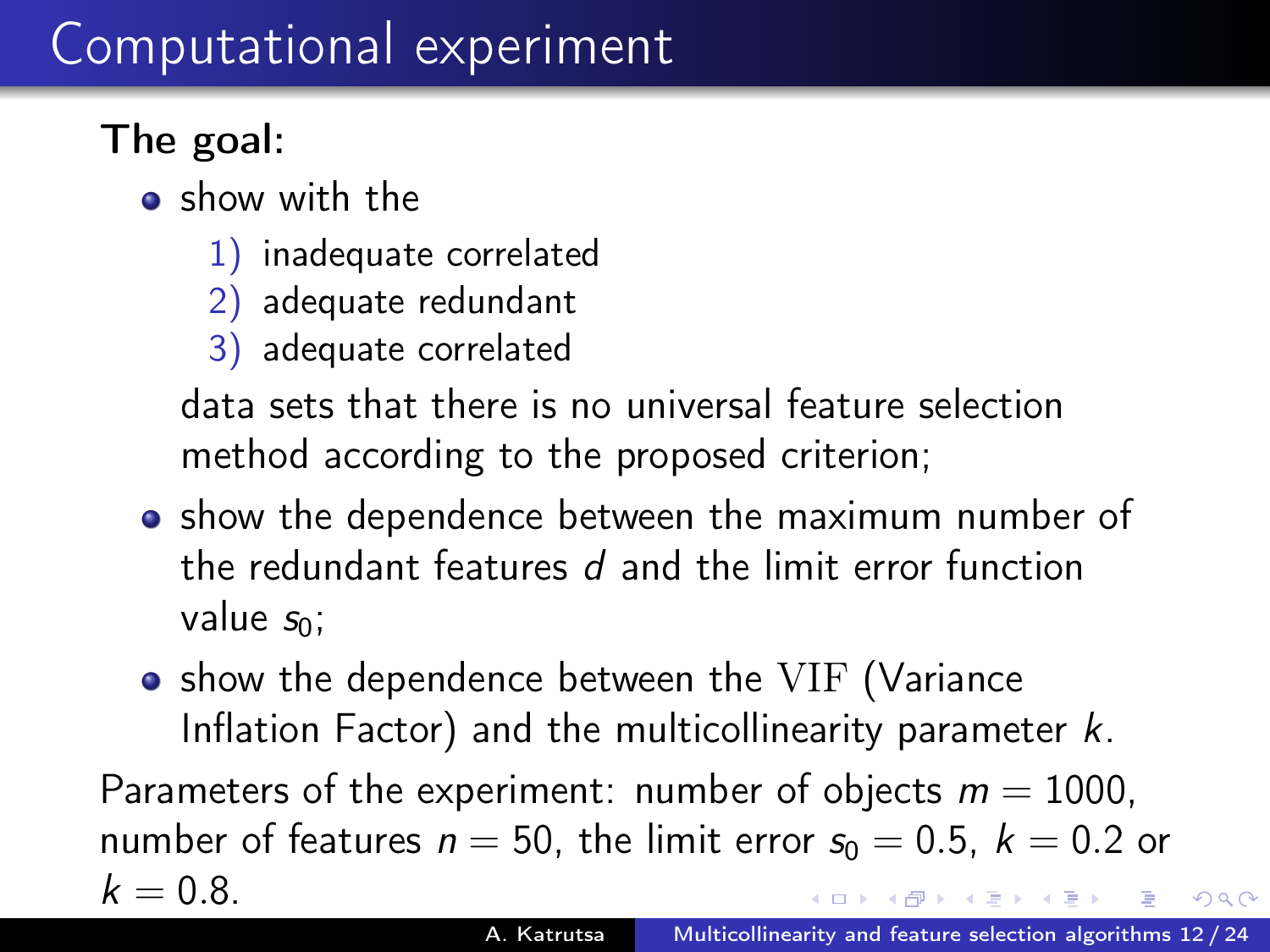# Dependence VIF on the multicollinearity parameter  $k$  for inadequate correlated data sets

None of the considered feature selection methods solves the multicollinearity problem for this kind of data sets.

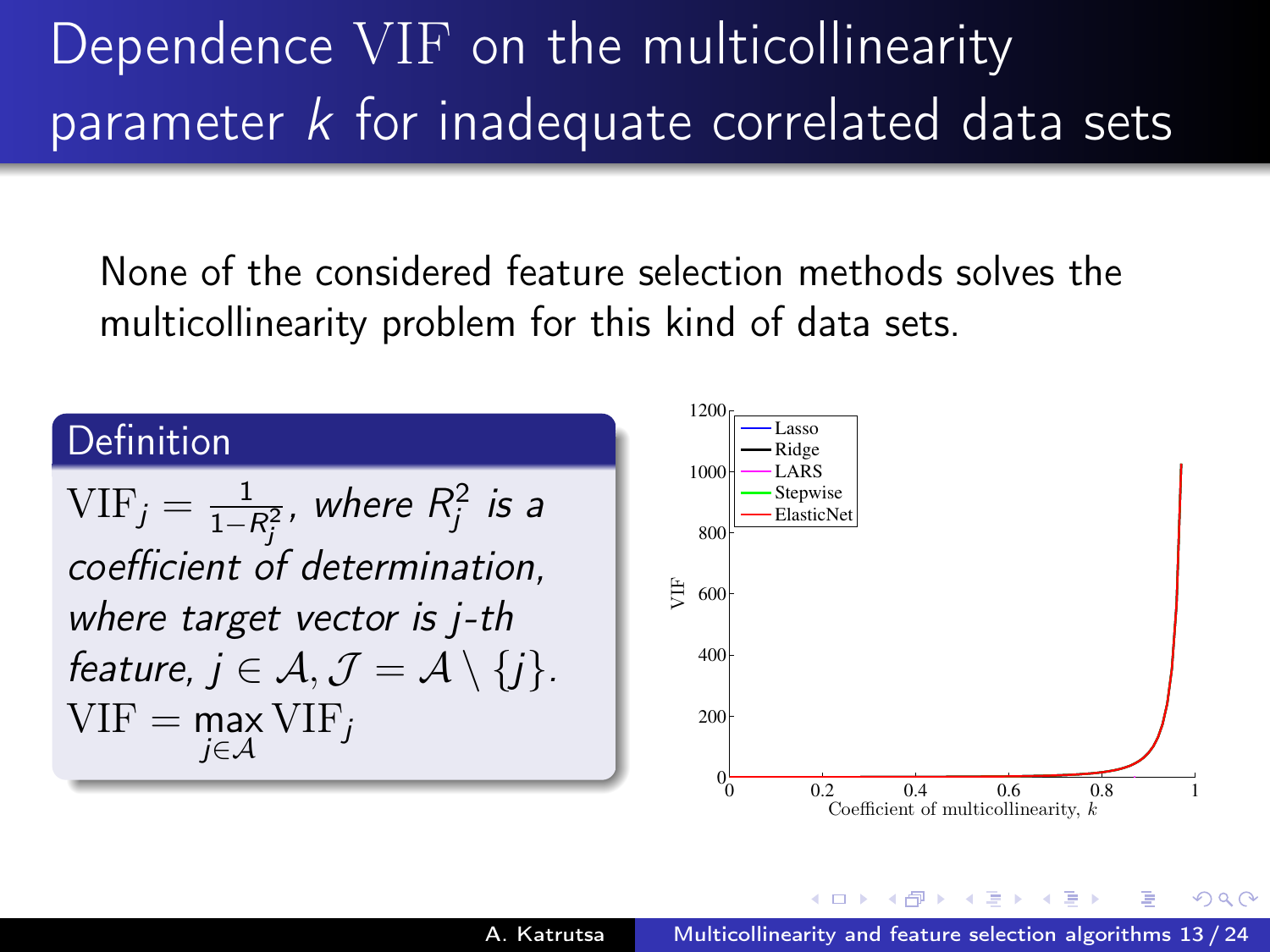# Dependence VIF on the multicollinearity parameter  $k$  for adequate redundant data sets

Lasso solves the multicollinearity problem for such kind of data sets.



<span id="page-14-0"></span>つくい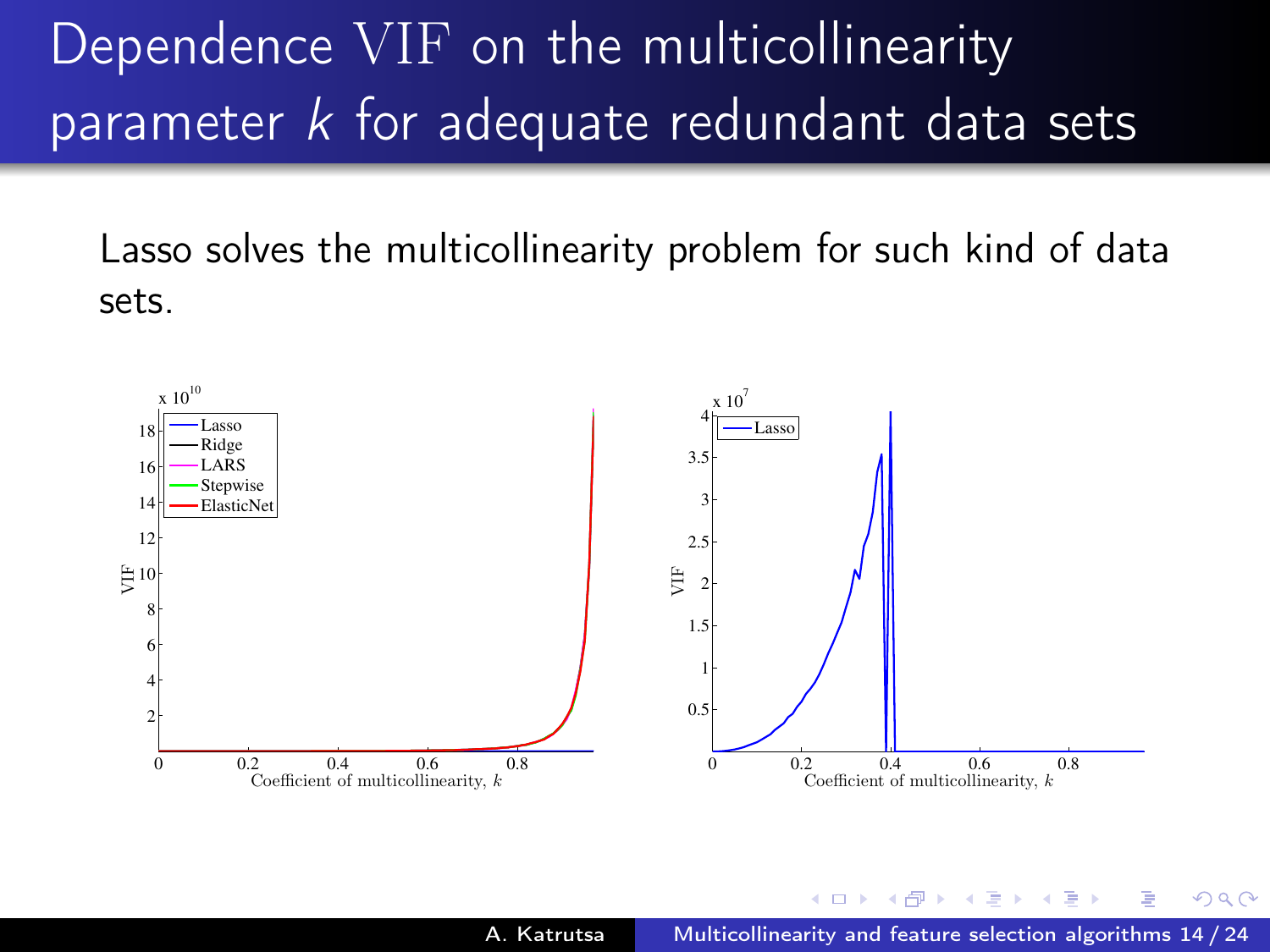#### Dependence VIF on k for adequate correlated data sets

Stepwise solves the multicollinearity problem.

<span id="page-15-0"></span>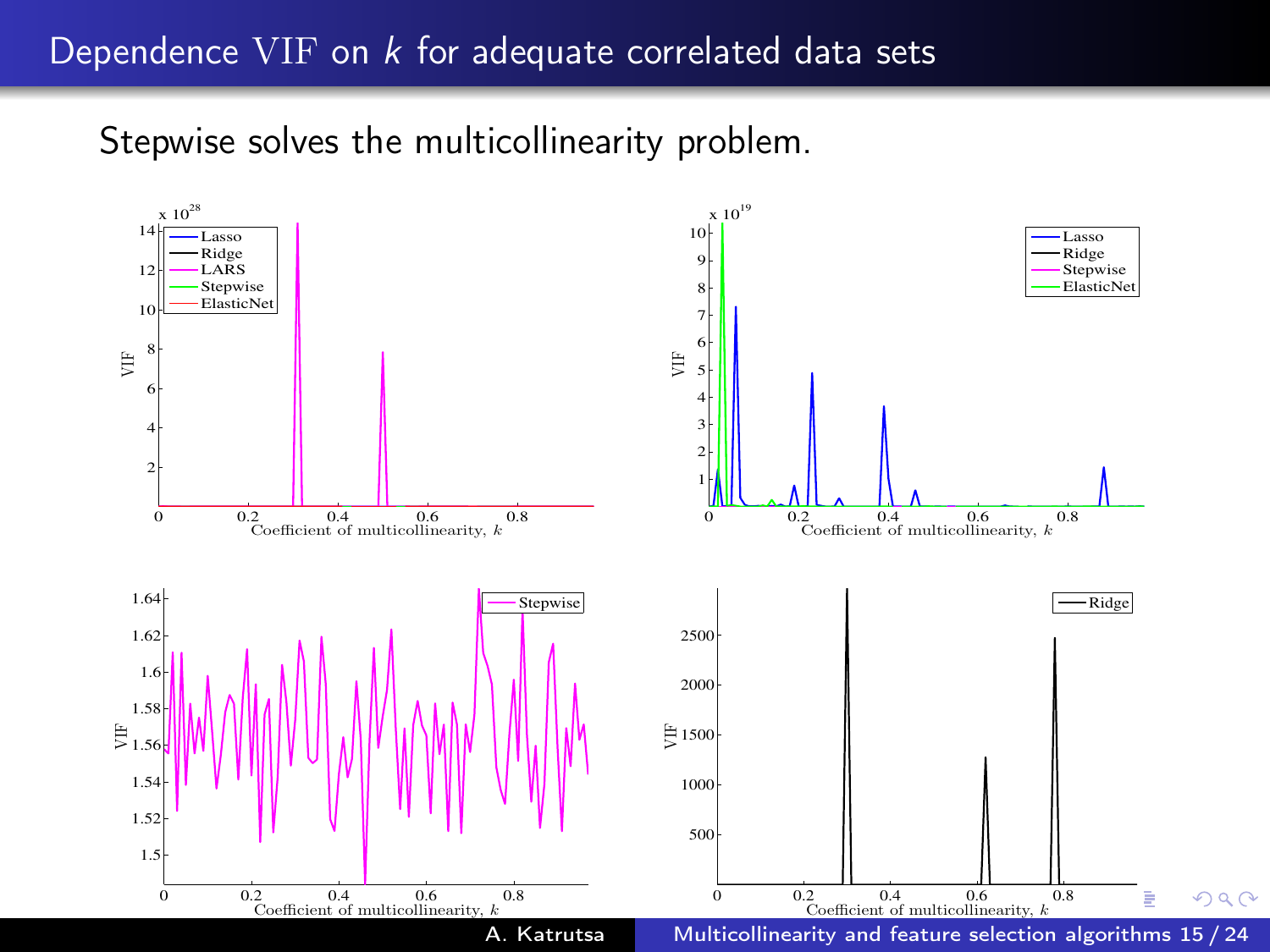Dependence number of the redundant features d on the limit error  $s_0$  for inadequate correlated data sets

None of the considered feature selection methods gives enough accurate solution to remove features and to stay error function less or equal  $s_0 = [0, 1]$ .



<span id="page-16-0"></span>A. Katrutsa [Multicollinearity and feature selection algorithms 16 / 24](#page-1-0)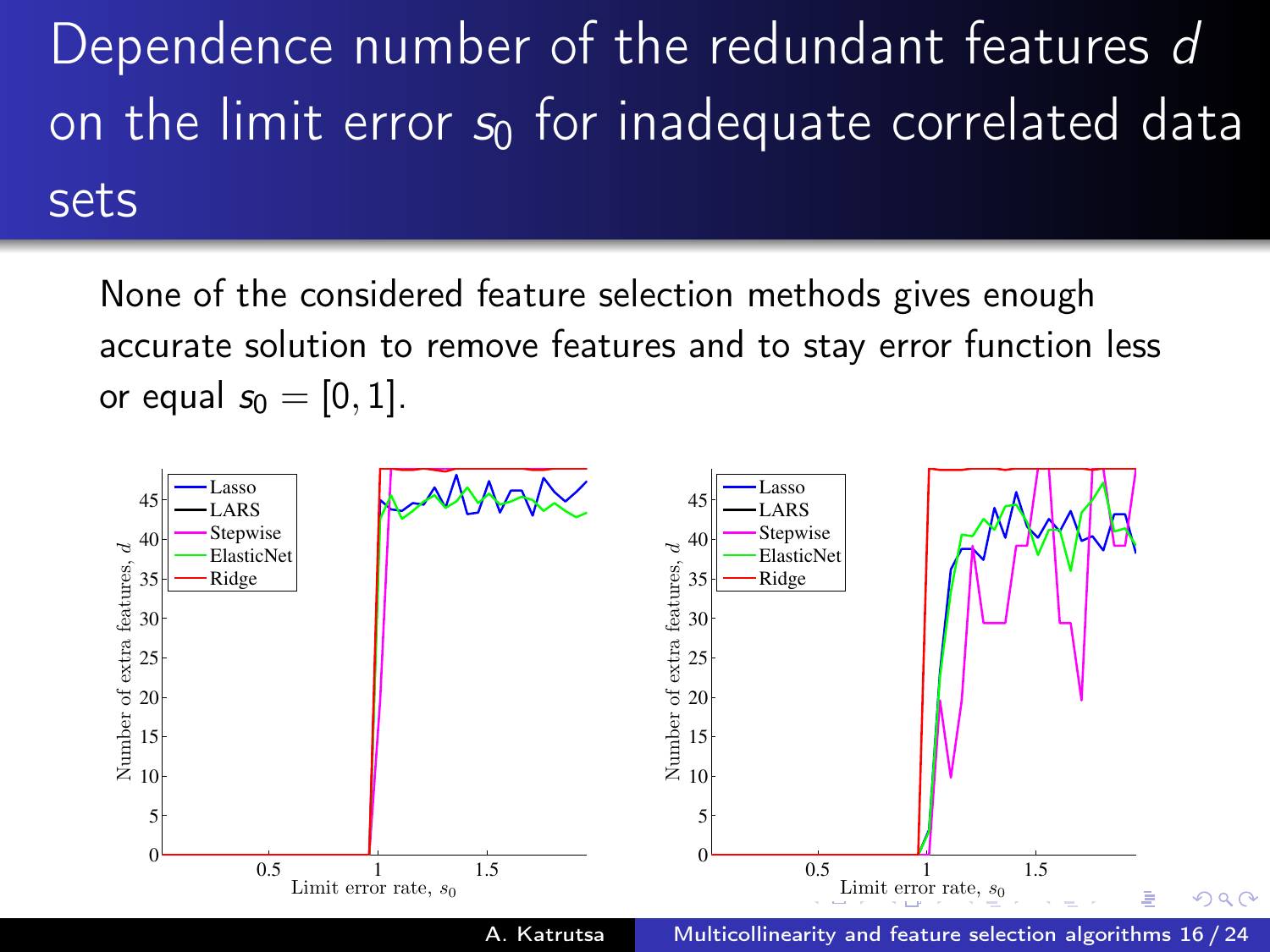Dependence number of the redundant features d on the limit error  $s_0$  for adequate redundant data sets

Lasso gives the redundant feature set with the least cardinality.

<span id="page-17-0"></span>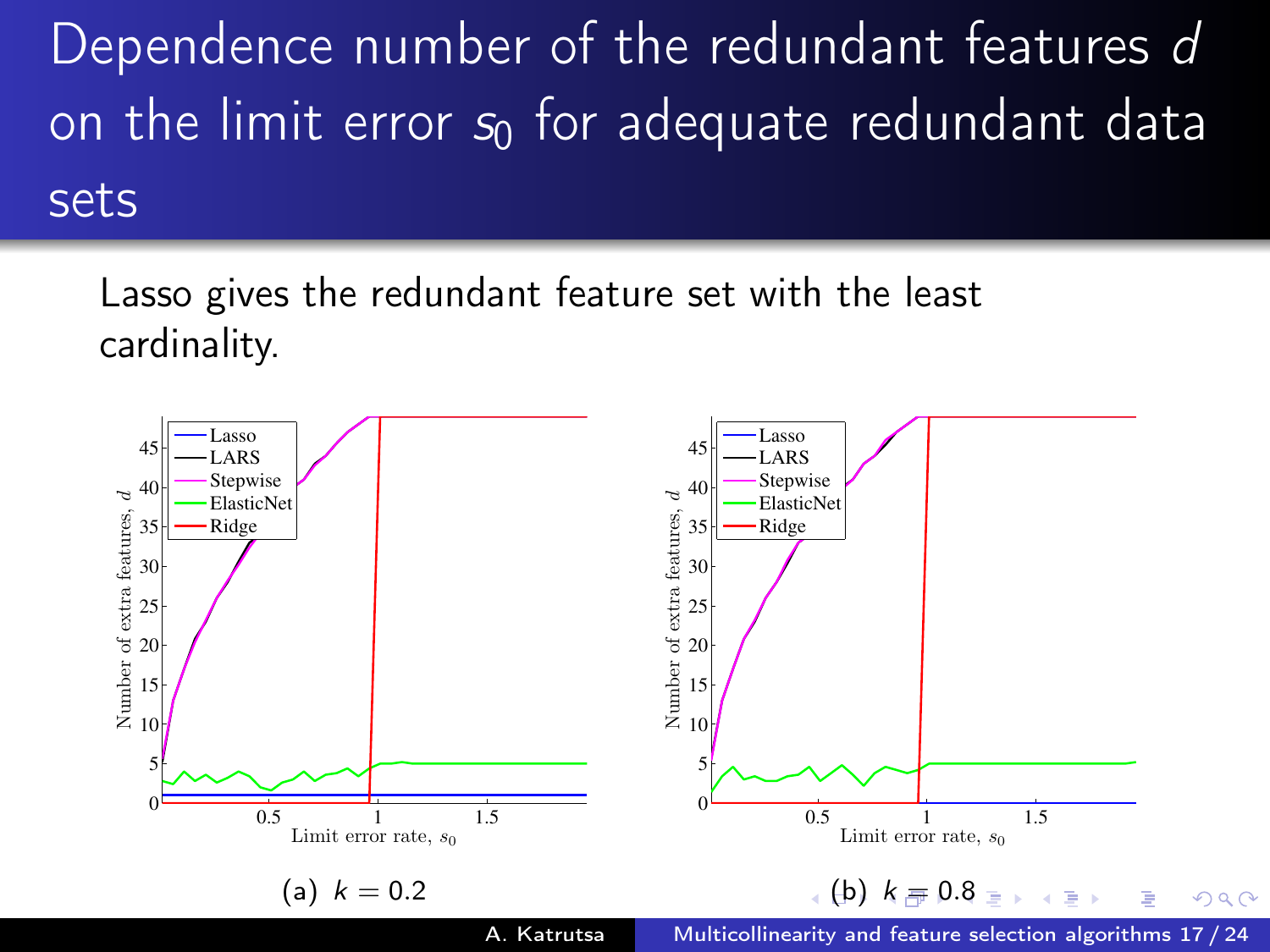Dependence number of the redundant features d on the limit error  $s_0$  for adequate correlated data sets

Stepwise gives the redundant feature set with the least cardinality.

<span id="page-18-0"></span>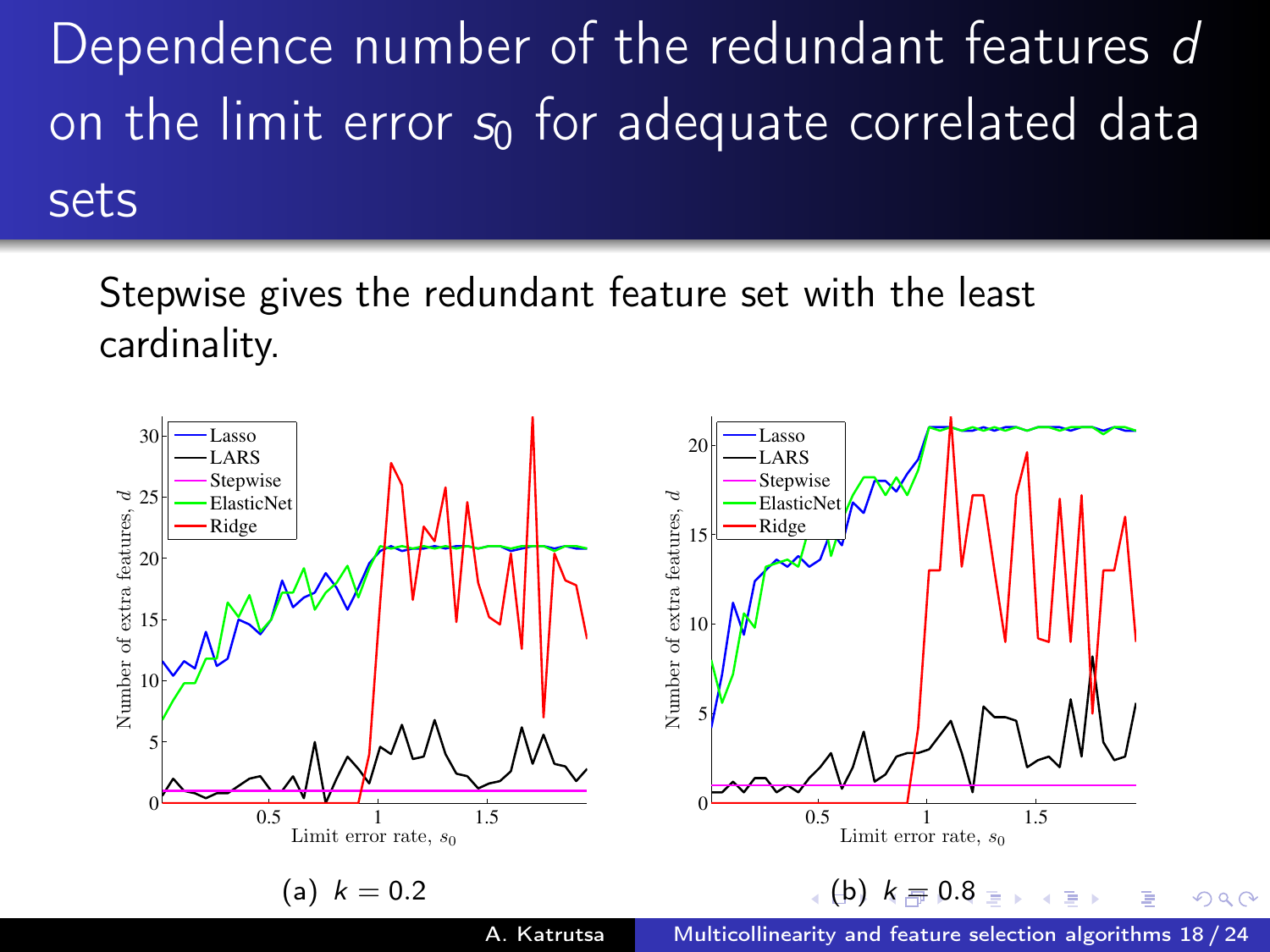# Complexity and stability of the models applied to inadequate correlated data sets

None of the considered feature selection methods gives the stable and simple model.

<span id="page-19-0"></span>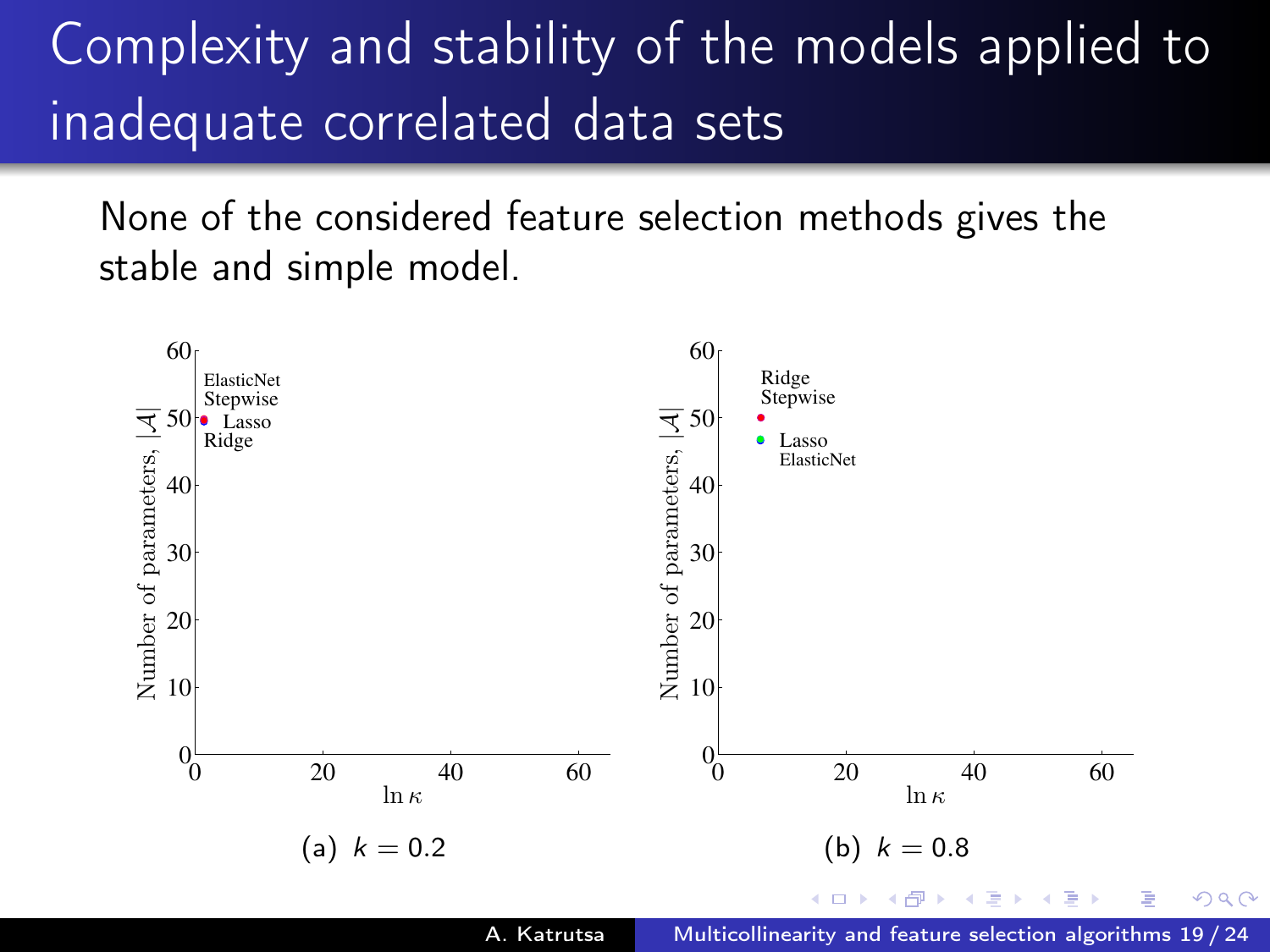# Complexity and stability of the models applied to adequate redundant data sets

With increasing the multicollinearity parameter  $k$  Lasso gives more stable and simple model than other methods.

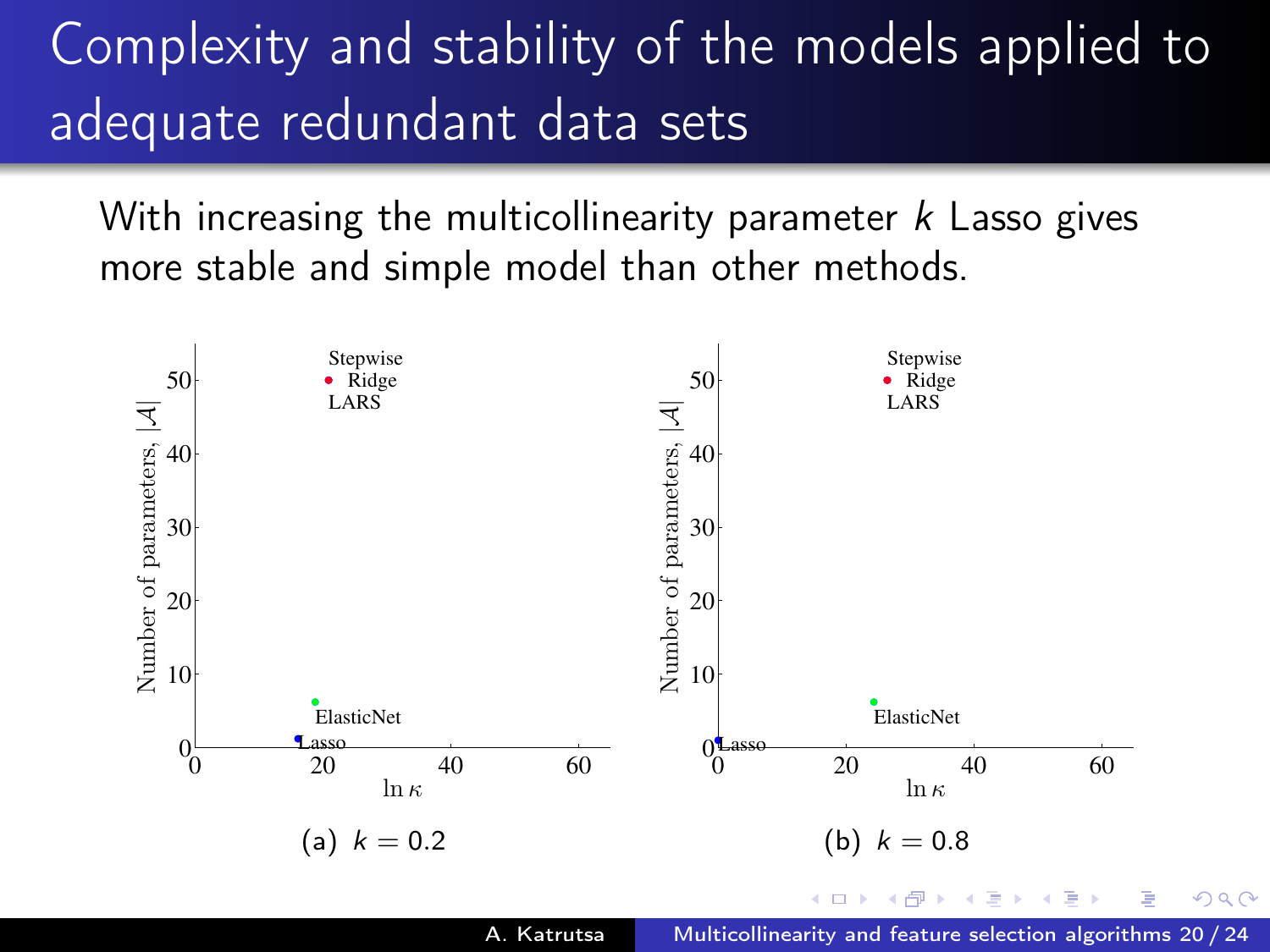# Complexity and stability of the models applied to adequate correlated data sets

Stepwise gives the most stable and simple model applied to adequate correlated data sets.

<span id="page-21-0"></span>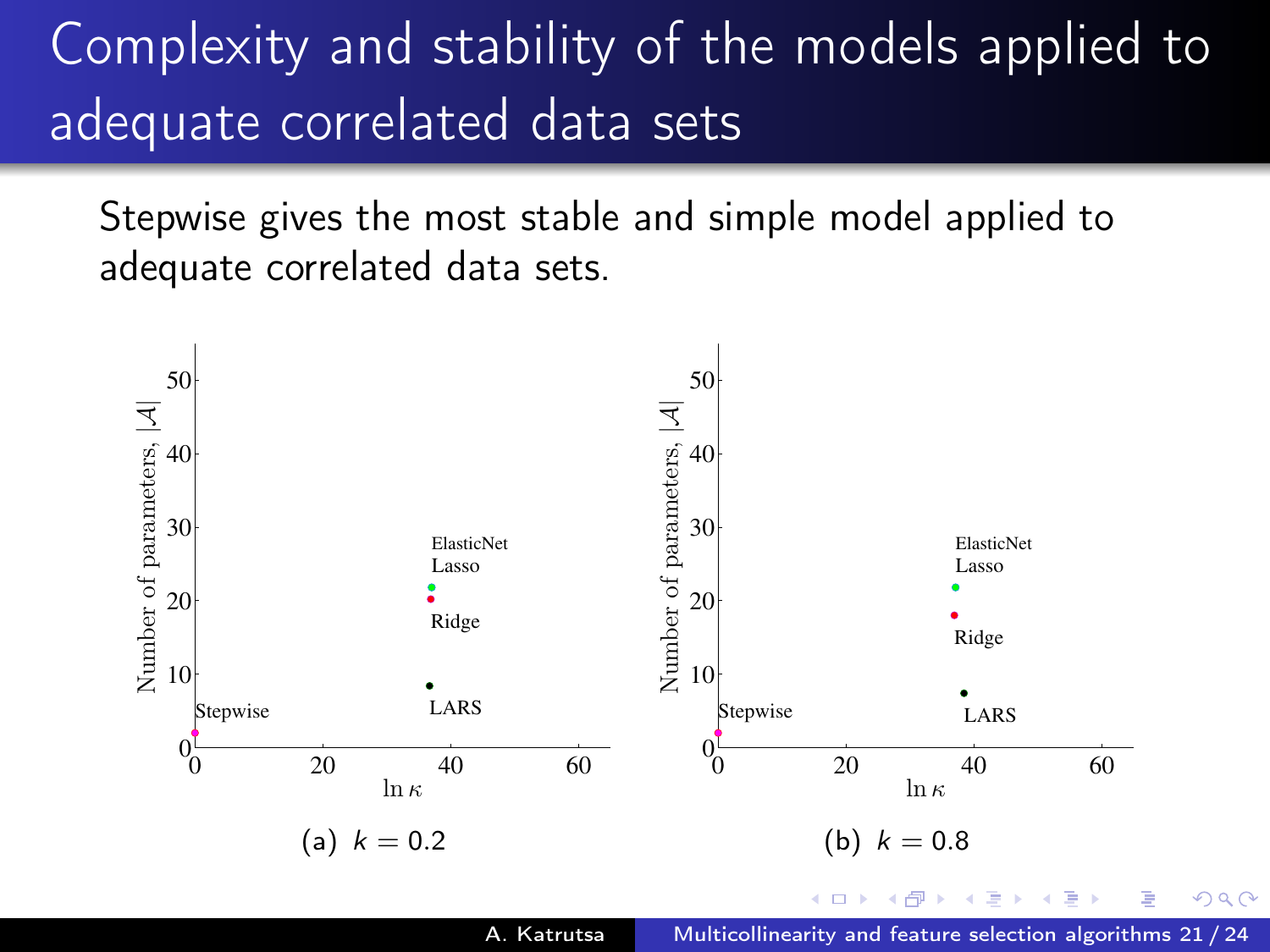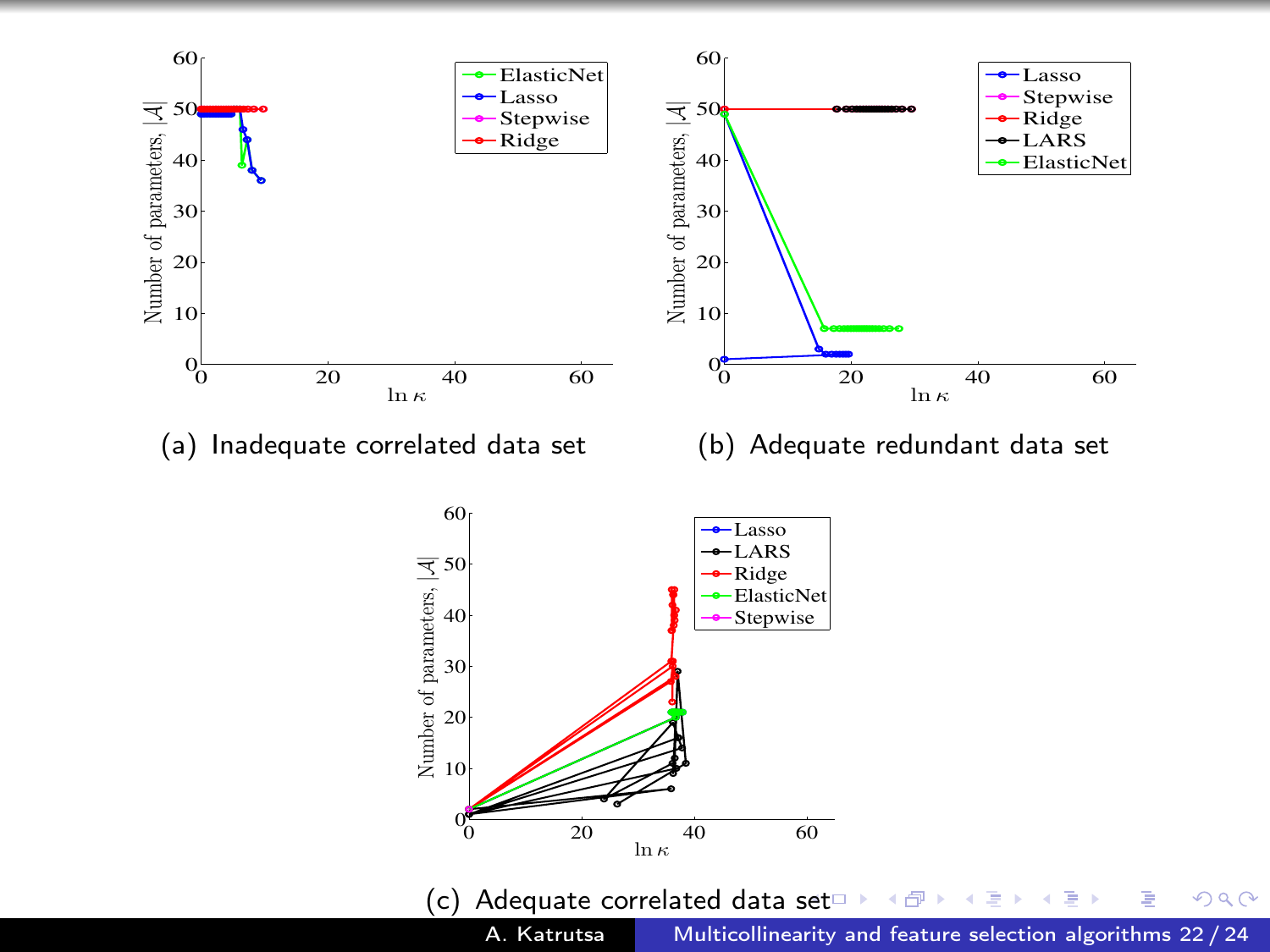# The quality measures of the considered methods

Table: The redundant correlated data set,  $k = 0.8$ 

|             |    | C n                 | <b>RSS</b>            | $\kappa$             | VIF                |
|-------------|----|---------------------|-----------------------|----------------------|--------------------|
| Lasso       |    | $5.16 \cdot 10^8$   | $8.5 \cdot 10^{-4}$   |                      | 0.24               |
| Ridge       |    | $5.9 \cdot 10^{11}$ | በ 97                  | $6.07 \cdot 10^{11}$ | $2.9 \cdot 10^{9}$ |
| Elastic Net | 3  | $5.16 \cdot 10^8$   | $8.5 \cdot 10^{-4}$   | $7.3 \cdot 10^{10}$  | $2.5 \cdot 10^{9}$ |
| Stepwise    | 36 | -997                | $1.73 \cdot 10^{-12}$ | $6.07 \cdot 10^{11}$ | $2.9 \cdot 10^{9}$ |
| LARS        | 36 | -997                | $1.65 \cdot 10^{-12}$ | $6.07 \cdot 10^{11}$ | $2.9 \cdot 10^{9}$ |

Table: The adequate correlated data set,  $k = 0.8$ 

|             | d  | ບ⊿                   | <b>RSS</b>           | $\kappa$             | VIF                  |
|-------------|----|----------------------|----------------------|----------------------|----------------------|
| Stepwise    |    | $9.4 \cdot 10^{5}$   | $8.8 \cdot 10^{-25}$ |                      | 0.63                 |
| Ridge       |    | $1.8 \cdot 10^{30}$  | 0.95                 | $10^{16}$            | $8.65 \cdot 10^{16}$ |
| LARS        |    | 10 <sup>30</sup>     | 0.38                 | $3 \cdot 10^{29}$    | $10^{20}$            |
| Lasso       | 15 | $1.73 \cdot 10^{27}$ | $9.2 \cdot 10^{-4}$  | $9.92 \cdot 10^{15}$ | $10^{17}$            |
| Elastic Net | 15 | $1.7 \cdot 10^{27}$  | $9.2 \cdot 10^{-4}$  | $9.92 \cdot 10^{15}$ | 10 <sup>17</sup>     |

つくへ